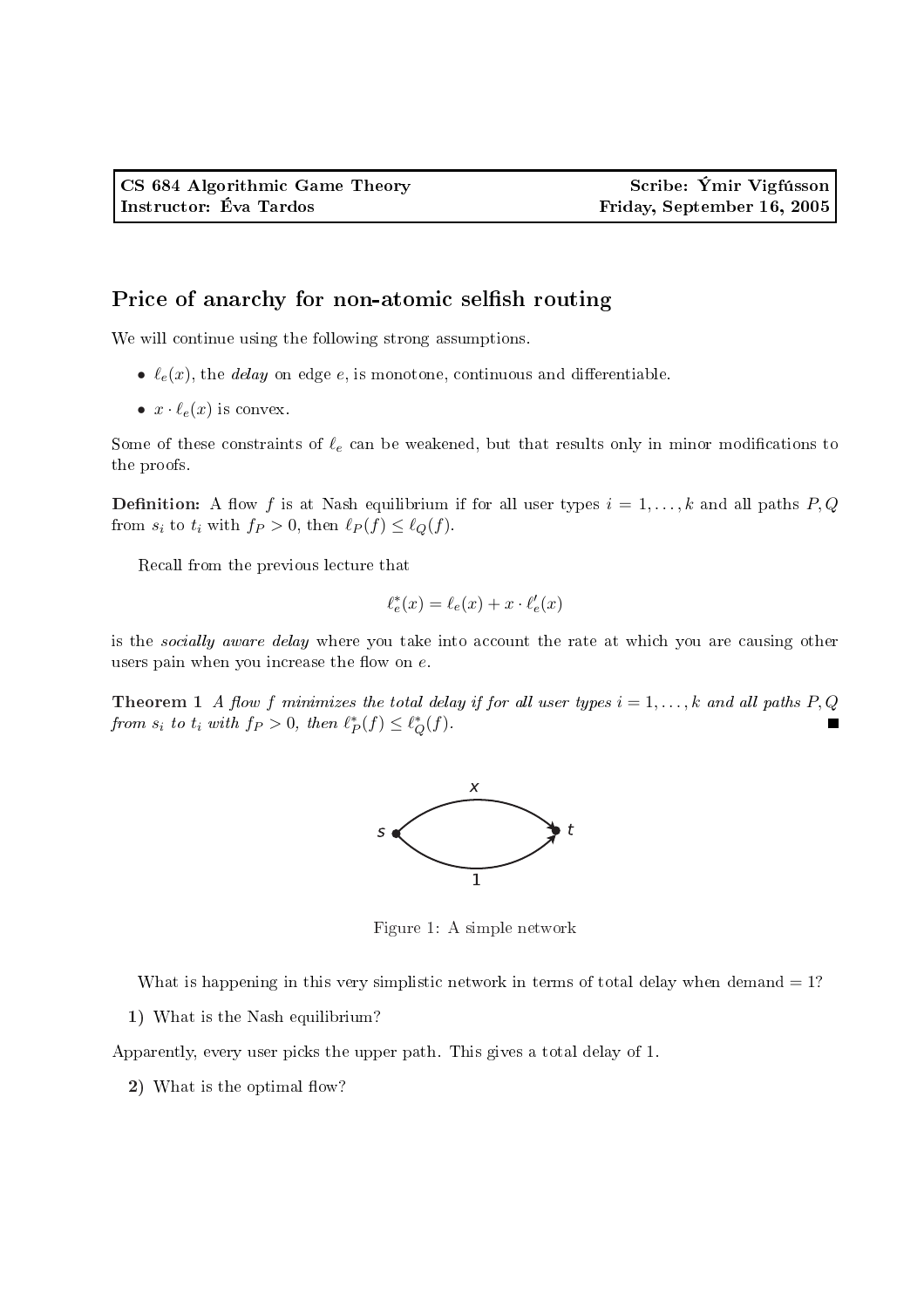That's slightly trickier. We could use brute force, and consider a flow f such that  $f_{e_1} = \alpha$  and  $f_{e_2} = 1 - \alpha$  (because the demand is 1) where  $e_1$  is the upper edge, and  $e_2$  is the lower one. Then

$$
0 = \frac{d}{d\alpha}\text{cost}(f) = \frac{d}{d\alpha}\sum_{e \in E} \ell_e(f_e)f_e = \frac{d}{d\alpha}(\alpha^2 + (1 - \alpha)) = 2\alpha - 1,
$$

so  $\alpha = \frac{1}{2}$  $\frac{1}{2}$  where the demand is divided equally between the two paths gives the minimum delay.



Figure 2: Nash and optimal flows on the simple network

However, theorem (1) gives us an easier method. We need to figure out the  $\ell^*$  delays for the paths.

- For the upper path,  $\ell_{e_1}^*(x) = x + x \ell_{e_1}'(x) = x + x \cdot 1 = 2x$ .
- For the lower path,  $\ell_{e_2}^*(x) = 1 + x \ell_{e_2}'(x) = 1 + x \cdot 0 = 1$ .

The theorem then tells us that the users prefer the upper leg until the  $2x$  becomes secondary to the delay of 1, then they start using the lower one. In other words,  $\ell_{e_1}^*(x) = \ell_{e_2}^*(x)$  which happens when  $x=\frac{1}{2}$  $\frac{1}{2}$ . According to (1), the minimum delay in the network is thus  $\frac{1}{2} \cdot 1 + \frac{1}{2} \cdot \frac{1}{2} = \frac{3}{4}$  $\frac{3}{4}$ .

We have now determined that in this network,



Figure 3: Generalization of the simple network

Now consider the network in figure 3 where  $\gamma$  is a positive constant and the upper and lower edges are named  $e_1$  and  $e_3$ , respectively. Again, how does the Nash equilibrium compare with the optimal solution in terms of total delay?

1) What is the Nash equilibrium?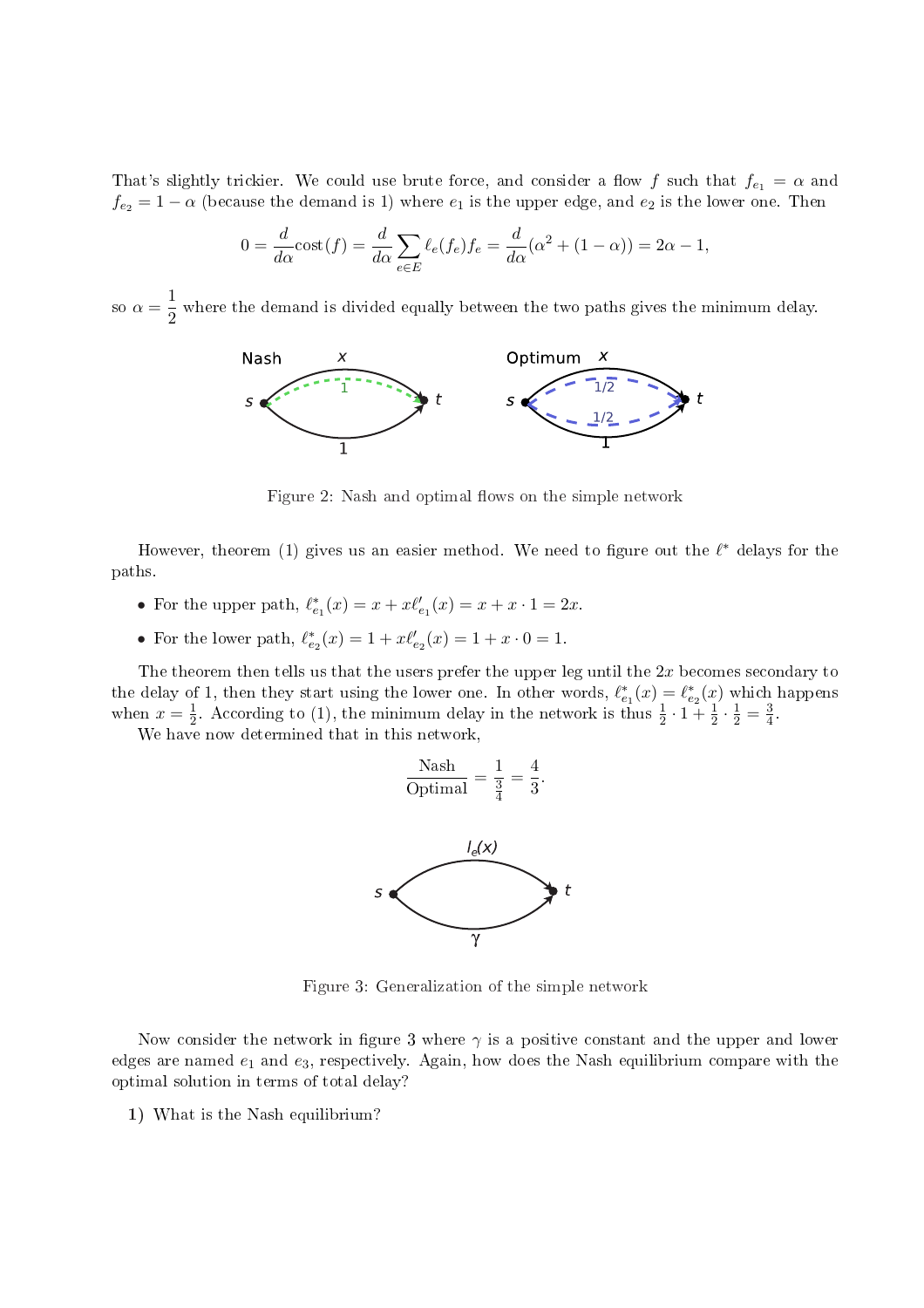The users keep piling up on the upper leg until the delay reaches  $\gamma$ . Set  $x_N$  as the value where  $\ell_{e_1}(x_N) = \gamma$ . On the upper leg, the Nash flow will be min{demand,  $x_N$ }, and the remaining demand uses the lower leg. In other words, as long as the demand is less than  $\gamma$ , users will use the upper link, otherwise they use the lower one.

2) What is the optimal flow?

Again, we try to solve for  $\ell_{e_1}^*(x) = \ell_{e_2}^*(x)$  to determine whether we have optimal flow. Now,  $\ell_{e_2}^*(x) = \ell_{e_2}(x) + x \cdot \ell_{e_2}'(x) = \gamma + x \cdot 0 = \gamma$ , so the conditions for theorem (1) can be satisfied. Let  $x_O$  be such that  $\ell_{e_1}^*(x_O) = \gamma$ . The flows in  $e_1$  and  $e_2$  are thus respectively min{demand,  $x_O$ } and the rest.

"But what about the ratio then?", you may ask. "It must be highly dependent on the delay functions!" As it turns out, however, no matter what valid delay function you pick, as long as  $x \cdot \ell(x)$  is convex, the Nash/Optimal ratio for the two-link networks we just explored is the worst possible.

**Theorem 2** (Roughgarden '02). In the class of networks that satisfy the conditions, especially the convexity of  $x \cdot \ell(x)$  is convex (includes constant functions), the worst Nash/Optimal ratio arises in a two-link network where one edge has constant delay.

**Proof:** (Tardos). Let G be a network where the delay satisfies the conditions. Let f be a Nash flow in  $G$ , and  $g$  be the optimum flow in  $G$ .



Figure 4: An arbitrary network  $G$ . The green edges denote a Nash flow  $f$ .

We now add a parallel copy  $e'$  of every edge  $e$  in  $G$  and call the resulting graph  $\hat G$ . For every edge e in G, we set  $\ell_{e'}(x) = \ell_e(f_e)$  in  $\hat{G}$ . Note that  $f_e$  is a constant, so the added edges have constant delay. Let  $\hat{g}$  denote the optimum flow in  $G$ .



Figure 5: The modified network  $G$  with red edges added. The Nash flow stays the same.

Now, observe that even though we added more edges to  $G$ , no user type will care to change. Stated more formally: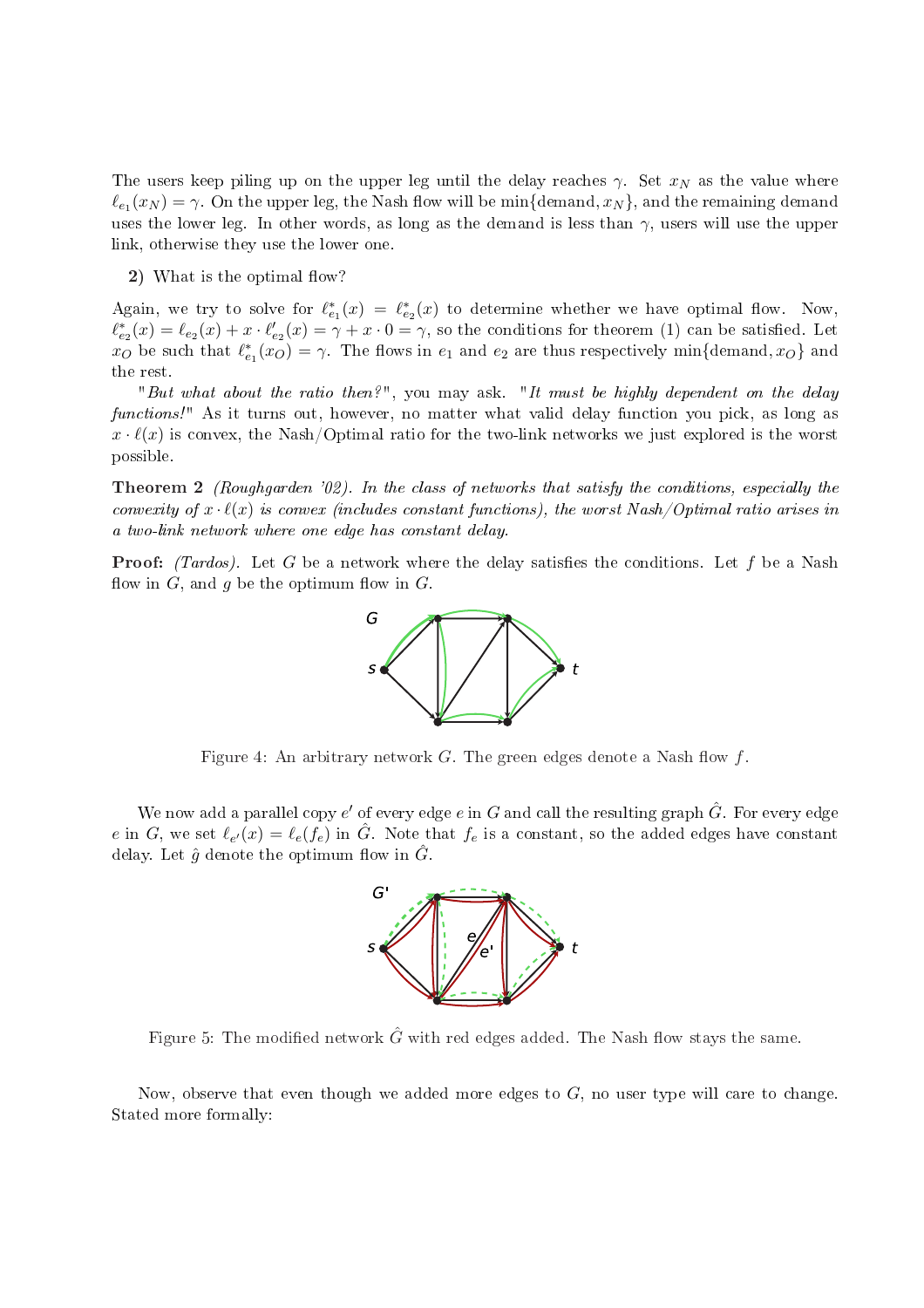Fact 2.1 f is a Nash flow in  $\hat{G}$ .

This follows from the fact that we didn't change the shortest paths in G.

The extra edges, however, can only improve the optimum flow  $\hat{g}$  in  $\hat{G}$  versus  $g$  in  $\hat{G}$ . That is:

Fact 2.2  $cost_{\hat{G}}(\hat{g}) \leq cost_{\hat{G}}(h)$  where h is any flow in G.

Generally speaking, the optimum flow never gets hurt by adding extra options. However, as we saw in the Braess paradox, we can hurt the Nash. Together, facts 1 and 2 say that the Nash/Optimum ratio in  $\hat{G}$  is no better than the ratio in G. Let's find out why our construction helps the original network.

Fact 2.3 Minimum total delay flow,  $f^*$ , in  $\hat{G}$  is obtained by optimally rebalancing  $f_e$  between  $e$  and  $e'$  for all  $e$ .

So we will find the optimal flow by local rebalancing of  $f$ , just like we did in our simple network earlier! Let's prove this fact.

**Proof:** Let  $f^*$  be the flow where we have optimally rebalanced  $f_e$  between  $e$  and  $e'$  for all edges e. We will show that  $f^*$  is the optimal flow. We do that, once again, by taking an arbitrary edge  $e \in G$  and attempt to satisfy the conditions of theorem 1. First, we check if checking whether

$$
\ell_e^*(x) = \ell_{e'}^(-x)
$$

for some  $x$ . We have that

$$
\ell_{e'}^*(x)=\ell_{e'}(x)+x\cdot \ell_{e'}'(x)=\ell_e(f_e)+x\cdot 0=\ell_e(f_e)
$$

which is constant. Due to our optimal rebalancing,  $f_e^*$  is in fact the x we were looking for, so it follows that

$$
\ell_e^*(f_e^*) = \ell_{e'}^*(f_e^*) = \ell_e(f_e).
$$

All flow in the network goes on the shortest path w.r.t.  $\ell$ , so it will also go on the shortest path w.r.t.  $\ell^*$ . The conditions for theorem (1) are thus satisfied, so we can deduce that  $f^*$ , which is the old Nash flow f with the delay function  $\ell^*$  instead of  $\ell$ , is in fact optimal.

We now continue with our proof of the main theorem. From the three facts, we now conclude that

$$
\frac{\text{Nash}_{G}}{\text{Optimal}_{G}} \leq \frac{\text{Nash}_{G}}{\text{Optimal}_{G'}}\n= \frac{\text{cost}_{G}(f)}{\text{cost}_{G'}(f^{*})}\n= \frac{\sum_{e \in E} f_{e} \ell_{e}(f_{e})}{\sum_{e \in E} (f^{*}(e) \ell_{e}(f^{*}(e)) + f^{*}(e') \ell_{e}(f^{*}(e')))}\n\leq \max_{e \in E} \frac{f(e) \ell_{e}(f(e))}{f^{*}(e) \ell_{e}(f^{*}(e)) + f^{*}(e') \ell_{e}(f^{*}(e'))}
$$